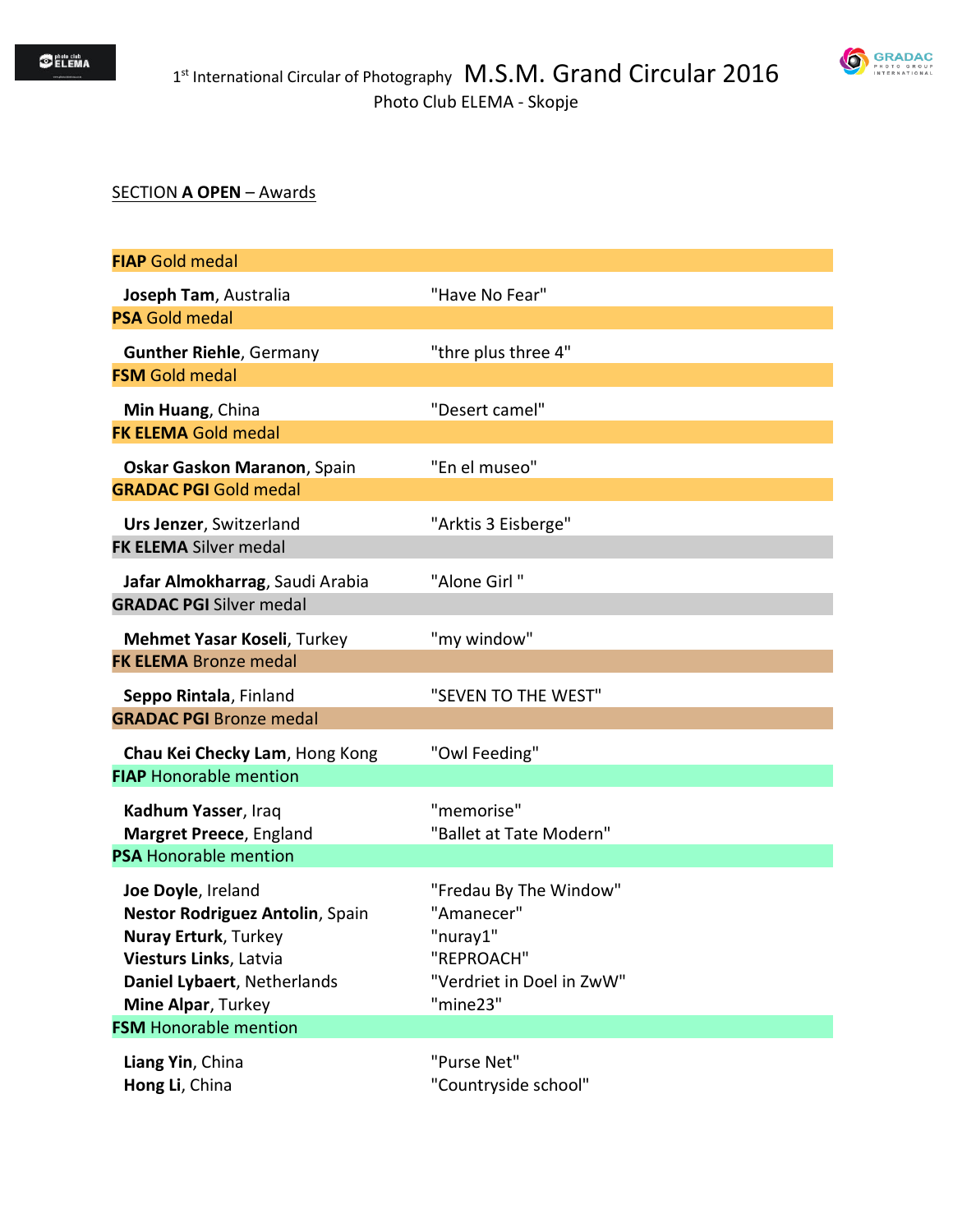

Photo Club ELEMA - Skopje

| <b>FK ELEMA Honorable mention</b>   |                       |
|-------------------------------------|-----------------------|
| Chun Yip Chau, Hong Kong            | "In the Fishing Pond" |
| Danny Yen Sin Wong, Malaysia        | "Jump Over"           |
| Kam Chiu Tam, Canada                | "Falling headlong"    |
| Muna Al Zaabi, United Arab Emirates | "around the mosque"   |
| Pierluigi Rizzato, Italy            | "Blue eyes"           |
| <b>Aysim Altay, Turkey</b>          | "aysim3"              |
| <b>GRADAC PGI Honorable mention</b> |                       |
| Wenguang Lu, China                  | "Sharing"             |
| Vladimir Jovanovski, Macedonia      | "Last drive"          |
| Sergey Anisimov, Russia             | "Baikal-Olkhon 4"     |
| <b>Mustafa Muezzinoglu, Cyprus</b>  | "To be or Not to be"  |
| Yongxiong Ling, Australia           | "Sails 2"             |
| Stefan Nagy, Austria                | "Geometrie"           |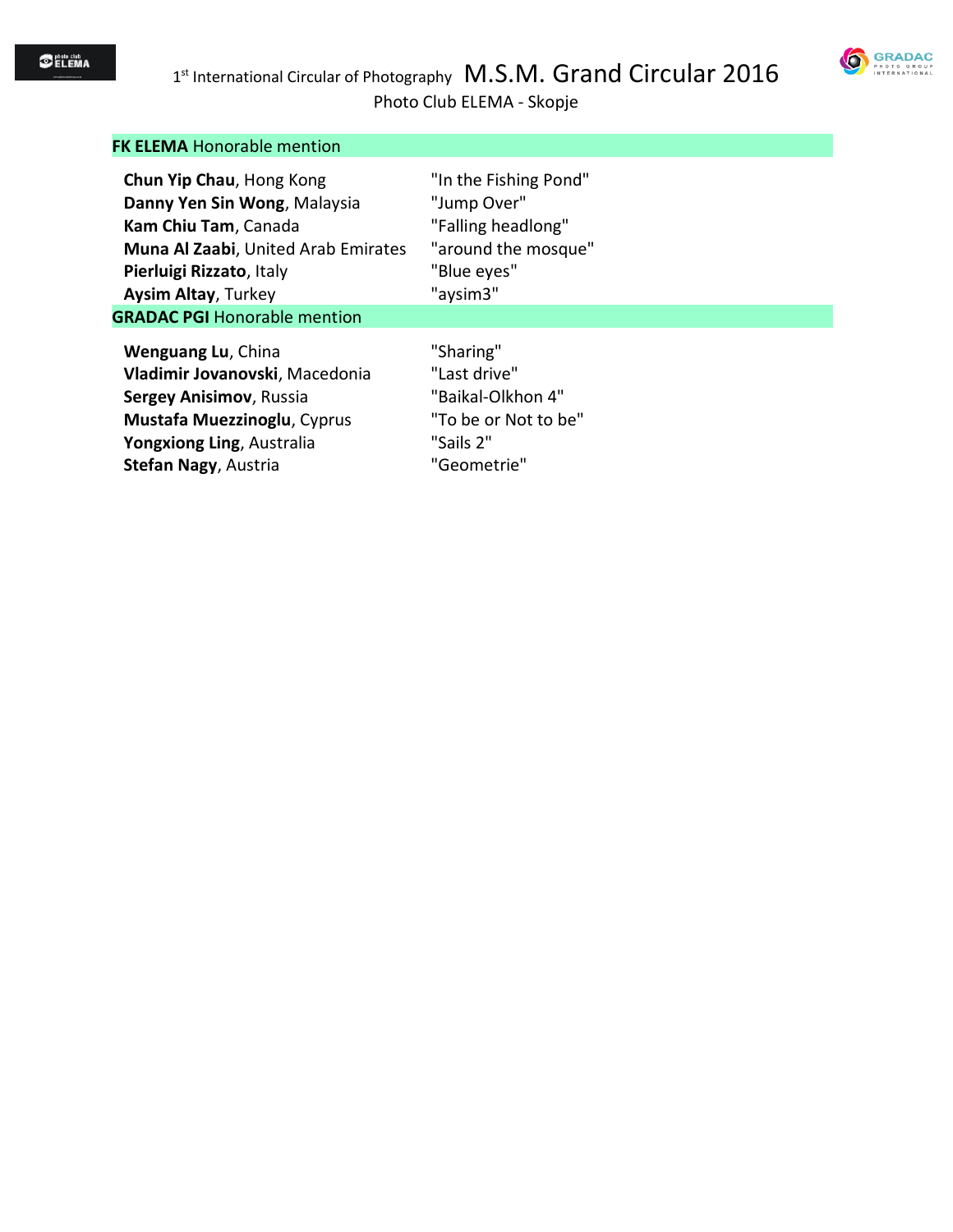

## SECTION **B PHOTO TRAVEL** – Awards

| <b>FIAP</b> Gold medal                                 |                                                    |
|--------------------------------------------------------|----------------------------------------------------|
| <b>Dmitry Arkhipov, Russia</b>                         | "Arctic landscape"                                 |
| <b>PSA Gold medal</b>                                  |                                                    |
| Roger Jourdain, France                                 | "Dune 45"                                          |
| <b>FSM</b> Gold medal                                  |                                                    |
| Sergio Gonzalez Sierra, Spain                          | "The cabins and the moon"                          |
| <b>FK ELEMA Gold medal</b>                             |                                                    |
| Pierluigi Rizzato, Italy                               | "Moustapha"                                        |
| <b>GRADAC PGI Gold medal</b>                           |                                                    |
| Simone Boddi, Italy                                    | "winter 7"                                         |
| <b>FK ELEMA</b> Silver medal                           |                                                    |
| Frank Hausdoerfer, Germany                             | "Red Fitz Roy"                                     |
| <b>GRADAC PGI Silver medal</b>                         |                                                    |
| Igor Debevec, Slovenia                                 | "Lavender fields IV"                               |
| <b>FK ELEMA Bronze medal</b>                           |                                                    |
| Branka Vucicevic Vuckovic, Serbia                      | "Nothing between us"                               |
| <b>GRADAC PGI Bronze medal</b>                         |                                                    |
| Peng Li, China                                         | "Mother and Kid"                                   |
| <b>FIAP Honorable mention</b>                          |                                                    |
| Tuan Tran, USA                                         | "Upper Antelope Canyon 050"                        |
| Zeliha Ozcan, Turkey                                   | "zeliha05"                                         |
| <b>PSA Honorable mention</b>                           |                                                    |
| Wenguang Lu, China                                     | "Body Art"                                         |
| Edo Iglic, Serbia                                      | "This way"                                         |
| Atle Sveen, Norway<br><b>Gunther Riehle, Germany</b>   | "Blue hour sunset"<br>"two plus four 7"            |
| Tracy Shuxi Feng, USA                                  | "Grandma Making Fishing Net"                       |
| Habib Alzadjali, Oman                                  | "Three Windows"                                    |
| <b>FSM</b> Honorable mention                           |                                                    |
| Zoran Milutinovic, Serbia<br>Yongxiong Ling, Australia | "Vinca Dumping Ground 20"<br>"Disabled car race 2" |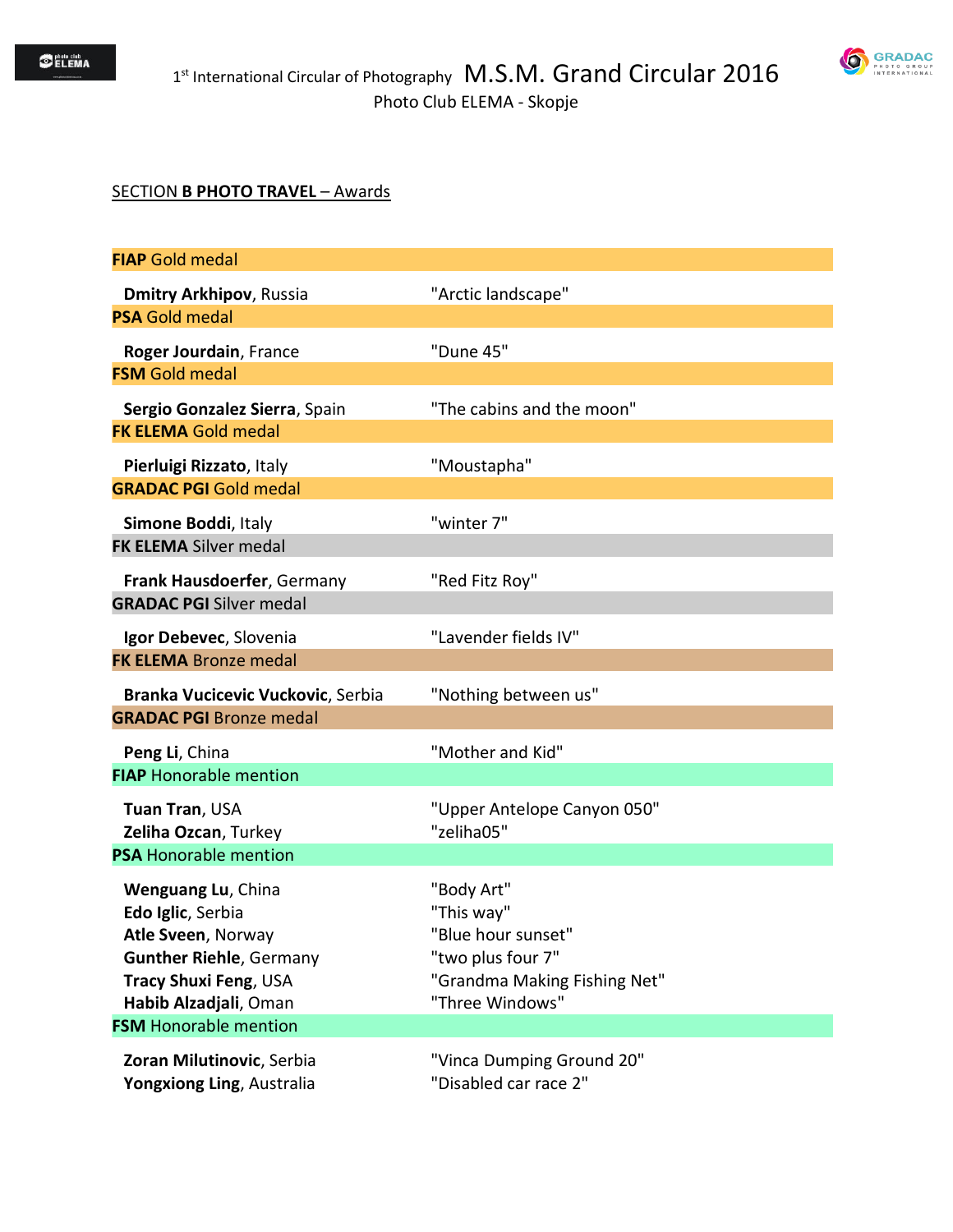

# Photo Club ELEMA - Skopje

| GRADA(               |
|----------------------|
| PHOTO<br>GROUP       |
| <b>INTERNATIONAL</b> |

| <b>FK ELEMA Honorable mention</b>                                                                                                                                 |                                                                                                             |
|-------------------------------------------------------------------------------------------------------------------------------------------------------------------|-------------------------------------------------------------------------------------------------------------|
| <b>Francis King, Canada</b>                                                                                                                                       | "Antarctica Landscapes 3 BW"                                                                                |
| <b>Thomas Lang, USA</b>                                                                                                                                           | "Catch Of Morning Light"                                                                                    |
| Vicki Moritz, Australia                                                                                                                                           | "Belvedere valley"                                                                                          |
| Stefan Nagy, Austria                                                                                                                                              | "Vulcan"                                                                                                    |
| Leong Kiat Lim, Singapore                                                                                                                                         | "Beautiful Zhang Jia Jie"                                                                                   |
| Aikaterini Pollaki, Greece                                                                                                                                        | "dry bed"                                                                                                   |
| <b>GRADAC PGI Honorable mention</b>                                                                                                                               |                                                                                                             |
| Kheng Yong Teoh, Malaysia<br><b>Ursula Bruder, Germany</b><br>Yi Wan, China<br>Jiangiang Chen, China<br>Chau Kei Checky Lam, Hong Kong<br>Damir Buzurovic, Serbia | "Six Kids"<br>"Xiapu 1"<br>"Sacrifice Series104"<br>"Swimming"<br>"Sunset Bridge"<br>"The boy from Ivanovo" |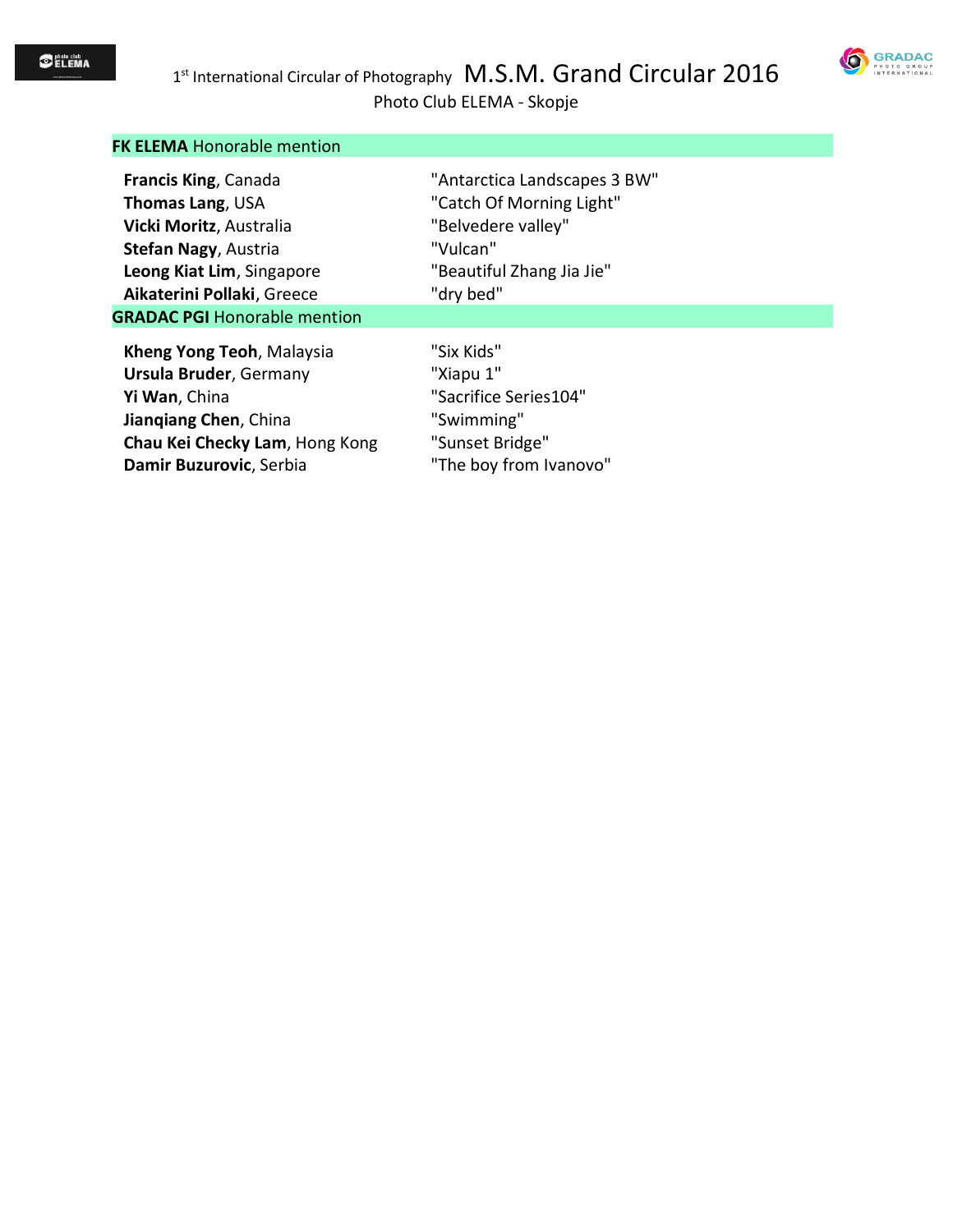

### SECTION **C NATURE** – Awards

| <b>FIAP</b> Gold medal                                                                                                                                                                                                                      |                                                                                                                          |
|---------------------------------------------------------------------------------------------------------------------------------------------------------------------------------------------------------------------------------------------|--------------------------------------------------------------------------------------------------------------------------|
| Thomas Detzner, Germany<br><b>PSA Gold medal</b>                                                                                                                                                                                            | "Eagle 2"                                                                                                                |
| Daniel Lybaert, Netherlands<br><b>FSM</b> Gold medal                                                                                                                                                                                        | "Kuifmakaakportret"                                                                                                      |
| Lanfeng Chen, China<br><b>FK ELEMA Gold medal</b>                                                                                                                                                                                           | "Rushed to the attack"                                                                                                   |
| Yasser Al Abdullah, Oman<br><b>GRADAC PGI Gold medal</b>                                                                                                                                                                                    | "Color of Desert"                                                                                                        |
| Tin Sang Chan, Canada<br><b>FK ELEMA</b> Silver medal                                                                                                                                                                                       | "Graet Gray Owl Landing"                                                                                                 |
| Hw Chan, China<br><b>GRADAC PGI Silver medal</b>                                                                                                                                                                                            | "Play gesture"                                                                                                           |
| Ivan Krencey, Austria<br><b>FK ELEMA Bronze medal</b>                                                                                                                                                                                       | "Ambrella"                                                                                                               |
| Duy Tuong Nguyen, Vietnam<br><b>GRADAC PGI Bronze medal</b>                                                                                                                                                                                 | "Snail"                                                                                                                  |
| Francis King, Canada<br><b>FIAP Honorable mention</b>                                                                                                                                                                                       | "Flamingo Flock Taking Off"                                                                                              |
| Abdulla Al Mushaifri, Qatar<br><b>Helgard Quandt, Germany</b>                                                                                                                                                                               | "Desert Lines"<br>"Futterneid"                                                                                           |
| <b>PSA Honorable mention</b><br>Katia Stroobants, Belgium<br><b>Mehmet Gokyigit, Cyprus</b><br>Norman Johnson, USA<br>John Chapman, Australia<br>Mamdooh Alsaleh, Bahrain<br><b>Gunther Riehle, Germany</b><br><b>FSM</b> Honorable mention | "The Lonely Tree"<br>"whirlwind at sea"<br>"Staying Close to Mom"<br>"Jejekangphu Sunset"<br>"Mara Queen"<br>"huddle 11" |
| Pierluigi Rizzato, Italy<br>Sathyanarayana CR, India                                                                                                                                                                                        | "Lioness hunt"<br>"INDIAN ROLLER CATCHING THE FEED"                                                                      |